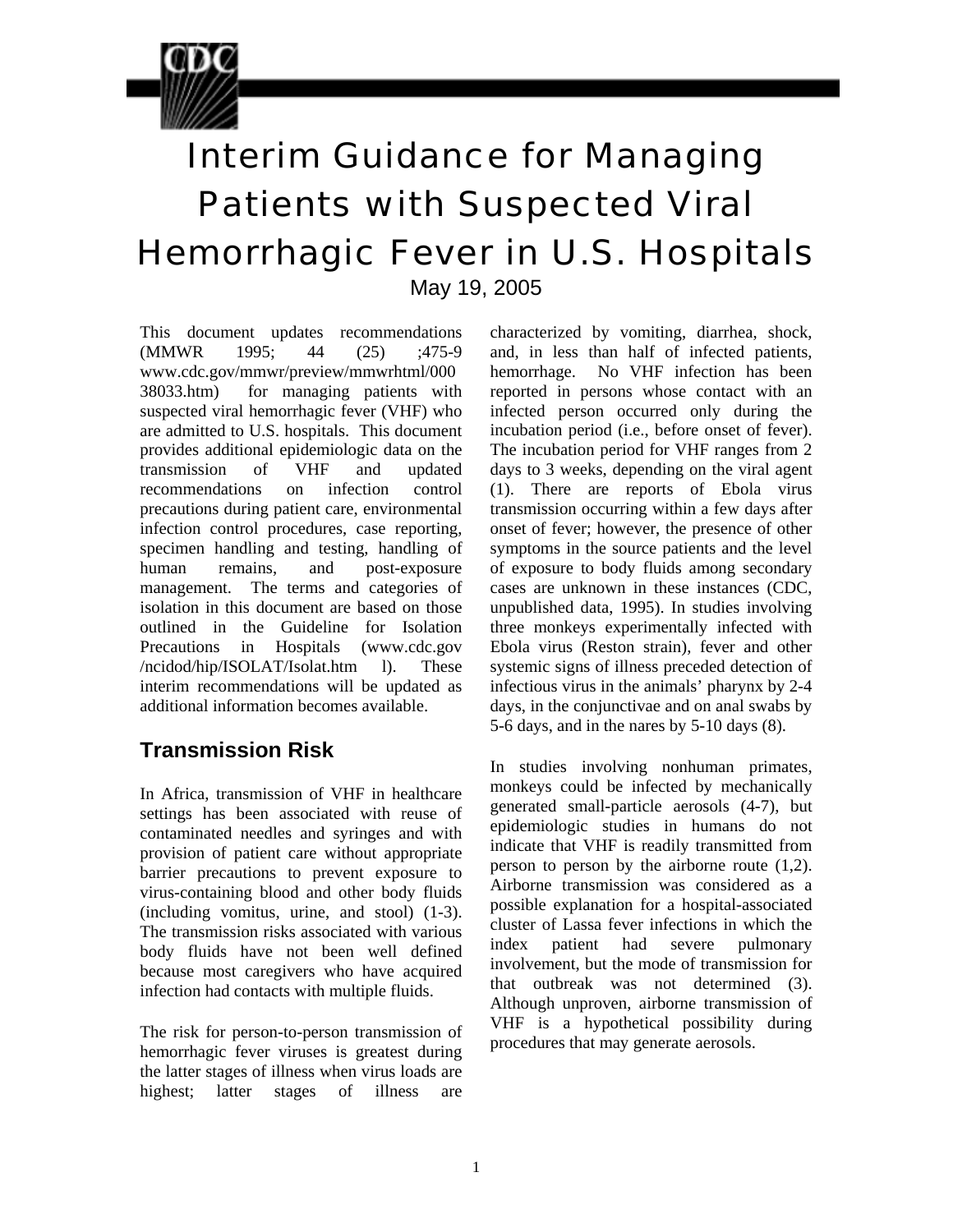

#### **Case Reporting and Specimen Testing**

All suspected cases of VHF should be reported immediately to local and state health departments and to CDC (Special Pathogens Branch, 404 639-1115). Consult the Special Pathogens Branch before obtaining or sending specimens to CDC for confirmatory testing. State health departments should also be notified before sending specimens to CDC. For links to state health departments visit the "Information Networks and Other Information Sources" page on the CDC Web site www.cdc.gov/doc.do/id/0900f3ec80226c7a.

## **Risk Categories**

VHF should be suspected in febrile persons who, within 3 weeks before onset of fever, have either 1) traveled in the specific local area of a country where VHF has recently occurred; 2) had direct unprotected contact with blood, other body fluids, secretions, or excretions of a person or animal with VHF; or 3) had a possible exposure when working in a laboratory that handles hemorrhagic fever viruses. The likelihood of acquiring VHF is considered low in persons who do not meet any of these criteria. Even following travel to areas where VHF has occurred, persons with fever are more likely to have infectious diseases other than VHF (e.g., common respiratory viruses, endemic infections such as malaria or typhoid fever). Clinicians should promptly evaluate and treat patients for these more common infections while awaiting confirmation of a VHF diagnosis.

# **Infection Control Precautions**

The following recommendations should be followed when caring for persons with suspected VHF.

• Patients who are hospitalized or treated in an outpatient healthcare setting should be placed in a private room and Standard,

Contact, and Droplet Precautions should be initiated (www.cdc.gov/ncidod/hip /isolat/Isolat.htm). Patients with respiratory symptoms also should wear a face mask to contain respiratory droplets prior to placement in their hospital or examination room and during transport (www.cdc.gov /flu/professionals/infectioncontrol/resphygie ne.htm).

- Caretakers should use barrier precautions to prevent skin or mucous membrane exposure of the eyes, nose, and mouth with patient blood, other body fluids, secretions (including respiratory droplets), or excretions. All persons entering the patient's room should wear gloves and gowns to prevent contact with items or environmental surfaces that may be soiled. In addition, face shields or surgical masks and eye protection (e.g., goggles or eyeglasses with side shields) should be worn by persons coming within approximately 3 feet of the patient.
- Additional barriers may be needed depending on the likelihood and magnitude of contact with body fluids. For example, if copious amounts of blood, other body fluids, vomit, or feces are present in the environment, plastic apron, leg, and shoe coverings also may be needed.
- Nonessential staff and visitors should be restricted from entering the room of patients with suspected VHF. Maintain a log of persons entering the patient's room.
- Before exiting the room of a patient with suspected VHF, safely remove and dispose of all protective gear, and clean and disinfect shoes that are soiled with body fluids as described in the section on environmental infection control below.
- To prevent percutaneous injuries, needles and other sharps should be used and disposed of in accordance with recommendations for Standard Precautions (www.cdc.gov/ncidod/hip/ISOLAT/std\_prec \_excerpt.htm).
- If the patient requires a surgical or obstetric procedure, consult your state health department and CDC regarding appropriate precautions for these invasive procedures.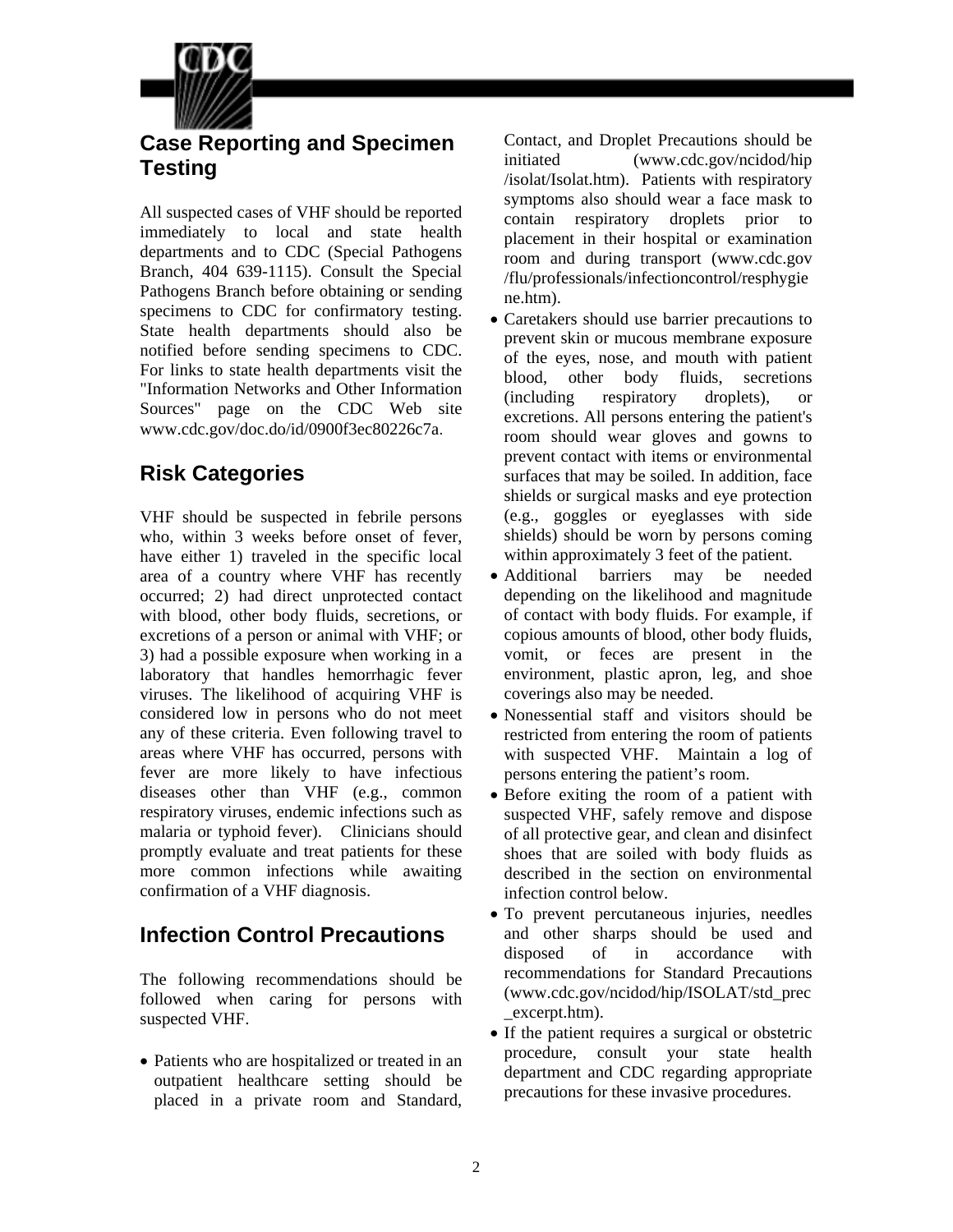

• Although transmission by the airborne route has not been established, hospitals may choose to use Airborne Precautions (www.cdc.gov/ncidod/hip/ISOLAT/airborne \_prec\_excerpt.htm) for patients with suspected VHF who have severe pulmonary involvement or who undergo procedures that stimulate coughing and promote the generation of aerosols (e.g. aerosolized or nebulized medication administration, diagnostic sputum induction, bronchoscopy, airway suctioning, endotracheal intubation, positive pressure ventilation via face mask [e.g., biphasic intermittent positive airway pressure ventilation, continuous positive airway pressure ventilation], and highfrequency oscillatory ventilation) to prevent possible exposure to airborne particles that may contain virus.

# **Specimen Handling**

- Alert laboratory staff to the nature of the specimens prior to sending them to the clinical laboratory. Specimens should remain in the custody of designated laboratory personnel until testing is completed. Due to the potential risks associated with handling infectious materials, laboratory testing should be limited to the minimum necessary for essential diagnostic evaluation and patient care.
- While obtaining clinical laboratory specimens from the patient, use infection control precautions for patient care outlined in this document. Place specimens in sealed plastic bags, then transport them in a clearly labeled, durable, leak-proof container directly to the specimen handling area of the laboratory. Care should be taken not to contaminate the external surfaces of containers.
- Process clinical specimens in a class II biological safety cabinet following biosafety level 3 practices. If possible, pretreat serum used in laboratory tests with the combination of heat-inactivation at 56° C and polyethylene glycol p-tert-octylphenyl ether

(Triton( $\circledR$ ) X-100)\*; treatment with 10 uL of 10% Triton(®) X-100 per 1 mL of serum for 1 hour reduces the titer of hemorrhagic fever viruses in serum, although 100% efficacy in inactivating these viruses should not be assumed. For tests in which the validity is affected by the presence of a detergent in the serum, heat inactivation alone may be of some benefit in reducing infectivity (9).

- Blood smears (e.g., for malaria) are not infectious for VHF after fixation in solvents.
- Attempts to isolate or cultivate the virus should not be part of routine clinical laboratory diagnosis when VHF is suspected. If such procedures are done on specimens where VHF is suspected, biosafety level 4 facilities and procedures are required (www.cdc.gov /od/ohs/biosfty/bmbl4/bmbl4toc.htm).
- Routine cleaning and disinfecting procedures can be used for automated analyzers; analyzers should be disinfected after use as recommended by the manufacturer or with a 500 parts per million solution (1:100 dilution) of sodium hypochlorite (1/4 cup of household bleach to 1 gallon water).

## **Environmental Infection Control Procedures**

- Environmental surfaces or inanimate objects contaminated with blood, other body fluids, secretions, or excretions should be cleaned and disinfected using standard procedures (www.cdc.gov/ncidod/hip/enviro/guide.htm)
- surfaces, (e.g., vomitus or stool), use a 1:10 • Disinfection can be accomplished using a U.S. Environmental Protection Agency (EPA)-registered hospital disinfectant or a 1:100 dilution of household bleach (1/4 cup bleach to 1 gallon water). For grossly soiled dilution of household bleach.
- Soiled linens should be placed in clearly labeled leak-proof bags at the site of use, transported directly to the laundry area, and laundered following routine healthcare laundry procedures. (www.cdc.gov /ncidod/hip/enviro/guide.htm)